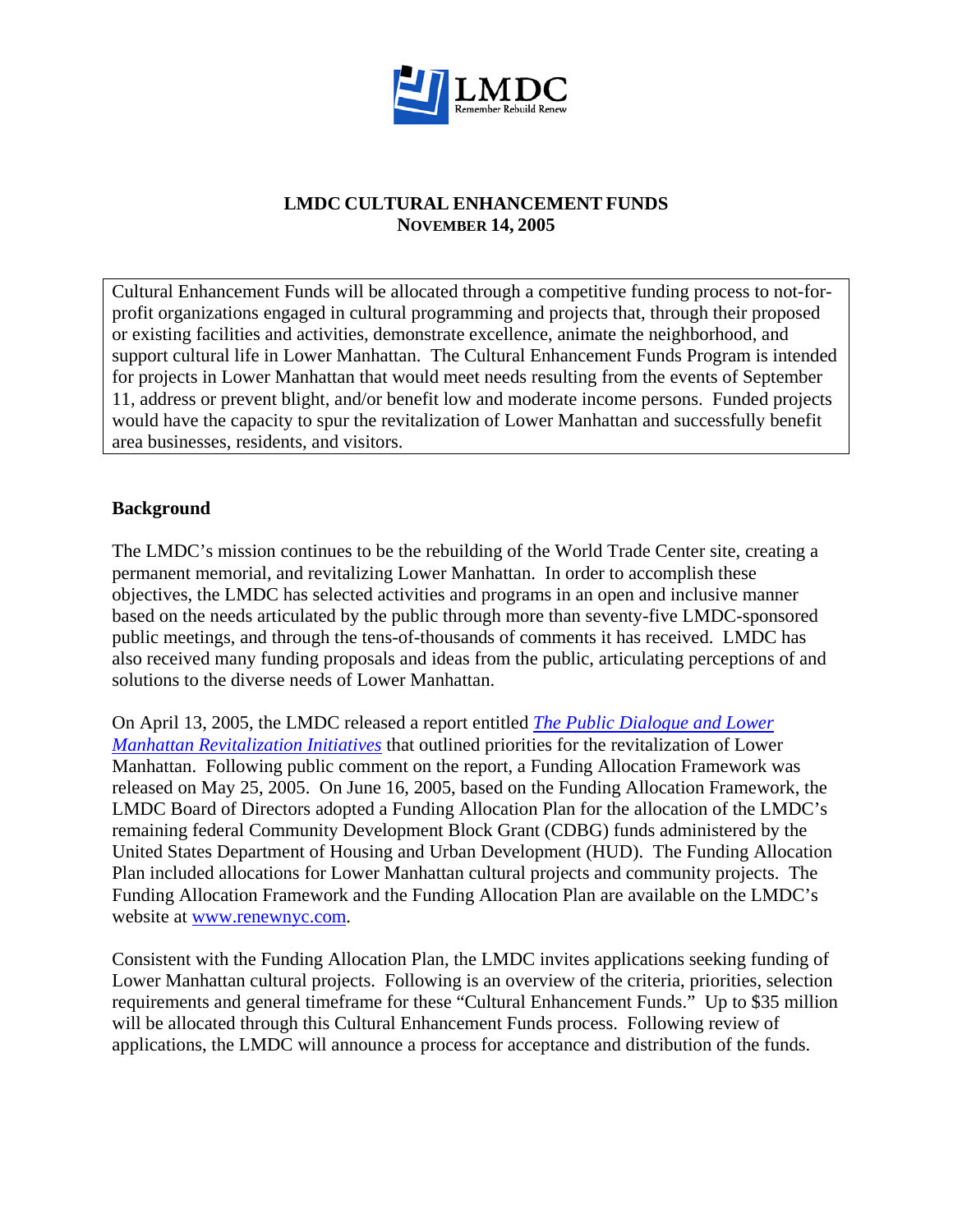# **Funding Criteria, Priorities and Objectives**

All funding applications for Cultural Enhancement Funds should:

- be submitted by not-for-profit organizations
- provide cultural facilities or programming located in Lower Manhattan, south of Houston Street
- be fiscally and programmatically viable for the applicant organization

Priority consideration in an initial round will be given to capital and/or capital planning projects. Other proposals may be considered. Applications for venture capital, relief of pre-existing commitments or obligations, and funding of individual artists and for-profit enterprises are discouraged. The LMDC cannot finance fundraising expenses and fundraising operations.

Funding proposals will be evaluated based on the priorities listed below:

- Ability to spur long-term Lower Manhattan revitalization and demonstrate benefits for local residents, businesses, and visitors
- Programmatic excellence
- Importance of LMDC support as a catalyst for other funding or support
- Capacity to proceed, including proof of commitment and/or support from other sources
- Organizational, managerial, and fiscal viability, including capacity to sustain operations over time

The LMDC's allocation and expenditure of HUD CDBG funds is subject to federal and state regulations and requirements, including, but not limited to, environmental review and auditing procedures. All Cultural Enhancement Fund allocations are subject to the execution of a definitive funding agreement.

## **Funding Selection Process**

LMDC staff will review applications and convene an Advisory Panel to make funding recommendations. The Advisory Panel will evaluate proposals and offer recommendations to the Board of Directors. The Board of Directors will review and approve all allocations.

The LMDC will embark on an initial round of funding based on applications due on December 22, 2005. Following the review of those applications, additional rounds of funding may be deemed appropriate, and extraordinary/priority funding proposals may be considered out of cycle.

All funding applications will be evaluated based on the following:

- Organizational mission
- Leadership and staff
- Organizational purpose and programming plan
- Project scope and history, including potential impact on Lower Manhattan revitalization
- Budgets and schedule
- Fundraising plan for capital and operating expenses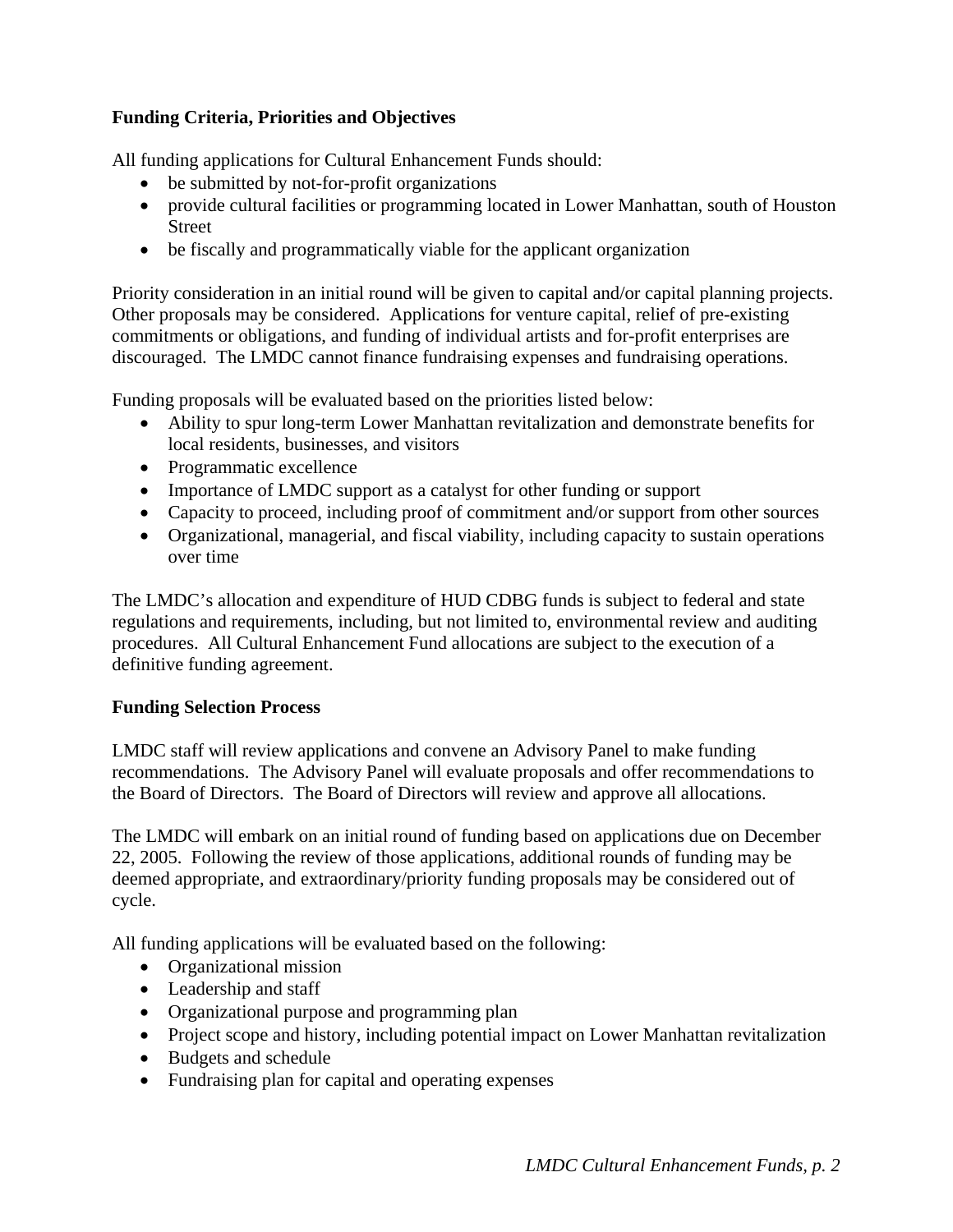• Projected beneficiaries, including Lower Manhattan residents, employees, visitors, and surrounding businesses

## **Requirements**

All funding applications must be made in writing. Organizations that have previously submitted cultural funding proposals will be required to renew and update their materials as appropriate. Applications must include the following:

- 1. **Application Coversheet** Completed funding application cover sheet and proposal (*coversheet available at [www.renewnyc.com](http://www.renewnyc.com/)*).
- 2. **Organizational Purpose** One-page description of organization, including mission statement, organizational purpose, and scope. Please attach list of Board of Trustees, identifying professional affiliations of Board members.
- 3. **Experience, Structure, and Personnel** Brief description of the organizational structure and key staff, including the relevant experience available to carry out the proposed project. Please attach resumes or brief biographical statements of key project employees or consultants.
- 4. **Project Description/Programming Plan** One- or two-page description of the project for which funds are requested, describing the purpose of the project and its potential impact on Lower Manhattan revitalization. Please provide information on projected beneficiaries, including any anticipated increase in numbers of permanent or temporary employees and visitors or other economic indicators.
- 5. **Project Budget and Schedule** Budget and schedule for the project for which support is requested. Project budgets should include the total project cost, the specific use of the requested funds, and the estimated costs associated with administration. The budget should also include a list of project funds from other sources, indicating commitments and pending applications. The budget should detail plans to address any budget shortfall, including any financing under consideration.
- 6. **Operating Budgets, including income and expenses** Budgets for current fiscal year, immediate past fiscal year, and forthcoming fiscal year should be included. Please provide audited financial statements where available.

### **Please submit eight (8) copies of each item.**

Additional information, site visits and interviews may be requested as part of the evaluation process.